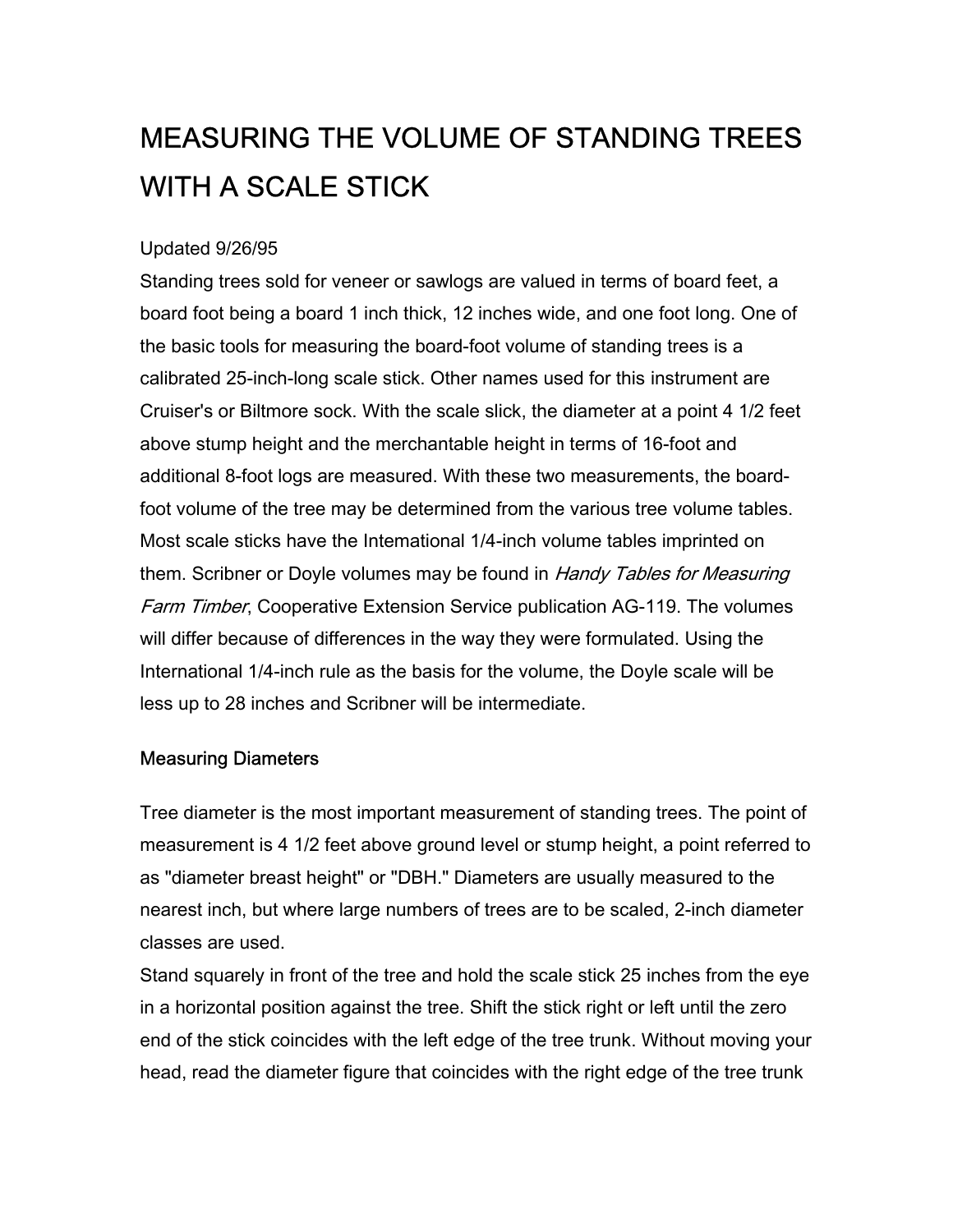- DBH is an outside measure (Figure 1). On sloping ground, measure from the upper side. Two measurements at right angles to each other will give a more accurate reading since many trees are not perfect cylinders.



Figure 1. Diameter measurement.

## Merchantable Height Measurement

Merchantable height refers to the length of usable tree and is measured from stump height to the cutoff point in the top. The cutoff height will vary with locality, with product being produced, and with excessive limbs. The scale stick has been calibrated so that if you stand 66 feet away from the tree being measured and hold the stick upright, the number of merchantable logs from the stick margin can be read. It is important not to move the stick when taking a measurement, therefore, tilt your head back slightly so that it does not have to move when reading from stump point to cutoff height (Figure 2).